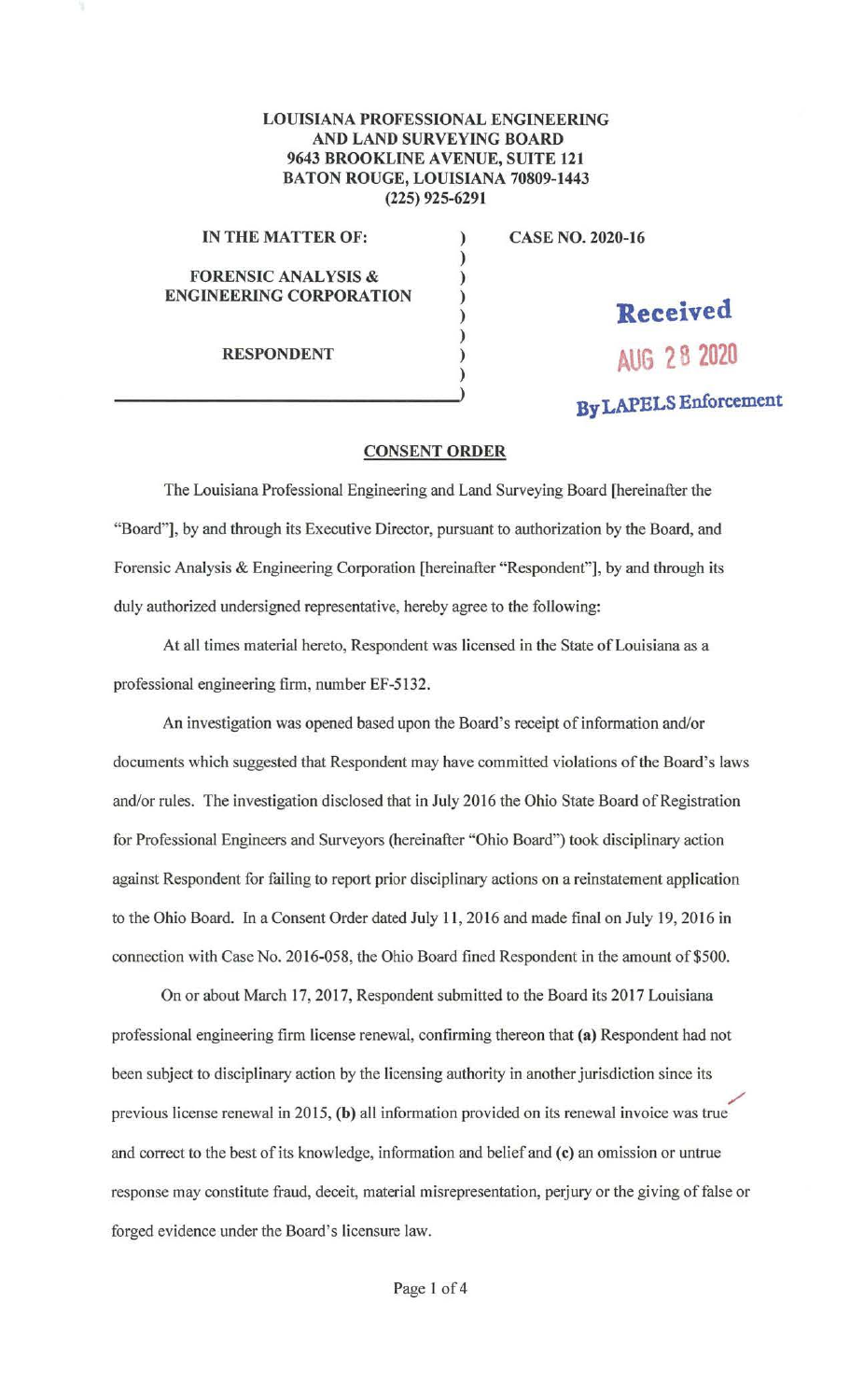La. R.S. 37:698(A)(l) prohibits licensees from committing any fraud, deceit, material misstatement or perjury, or the giving of any false or forged evidence, in applying for a renewal license with the Board. La. R.S. 37:698(H) permits the Board to take disciplinary action against persons who violate La. R.S. 37:698(A)(l), upon a finding of guilt following the preferral of charges, notice and hearing and a majority vote of its entire membership authorized to participate in the proceeding. La. R.S.  $37:698(A)(1)$  and La. R.S.  $37:698(H)$  were in effect at all times material hereto.

It is undisputed that **(a)** at all times material hereto Respondent was licensed in Louisiana as a professional engineering firm, **(b)** in July 2016 Respondent was subject to disciplinary action by the licensing authority in another jurisdiction and (c) on or about March 17, 2017 Respondent mistakenly stated on its Louisiana professional engineering firm license renewal that it had not been subject to disciplinary action by the licensing authority in another jurisdiction since its previous license renewal in 2015.

By letter dated July 21, 2020, the Board gave notice to Respondent that it was considering the preferral of charges against Respondent on the grounds that Respondent may have violated La R.S. 37:698(A)(l), relative to fraud, deceit, material misstatement or perjury, or the giving of any false or forged evidence, in applying for a renewal license with the Board.

Wishing to dispense with the need for further disciplinary action and to conclude the instant proceeding without further delay and expense, for the purpose of this proceeding only, Respondent and the Board do hereby enter into this Consent Order, in which Respondent of its own free will consents to the issuance of a Consent Order by the Board, wherein Respondent agrees to **(a)** pay a fine of One Thousand and No/100 (\$1,000.00) Dollars, **(b)** pay administrative costs of Two Hundred Ten and 88/100 (\$210.88) Dollars, and (c) the publication of this Consent Order on the Board's website and a summary of this matter in the Board's official journal, the *Louisiana Engineer and Surveyor Journal,* and the reporting of this matter to the National Council of Examiners for Engineering and Surveying (NCEES), identifying Respondent by name.

Respondent admits that its conduct as set forth above constitutes violations of the above referenced laws and/or rules as stated herein. Respondent acknowledges awareness of said laws and/or rules and states that it will comply with all applicable laws and rules henceforth.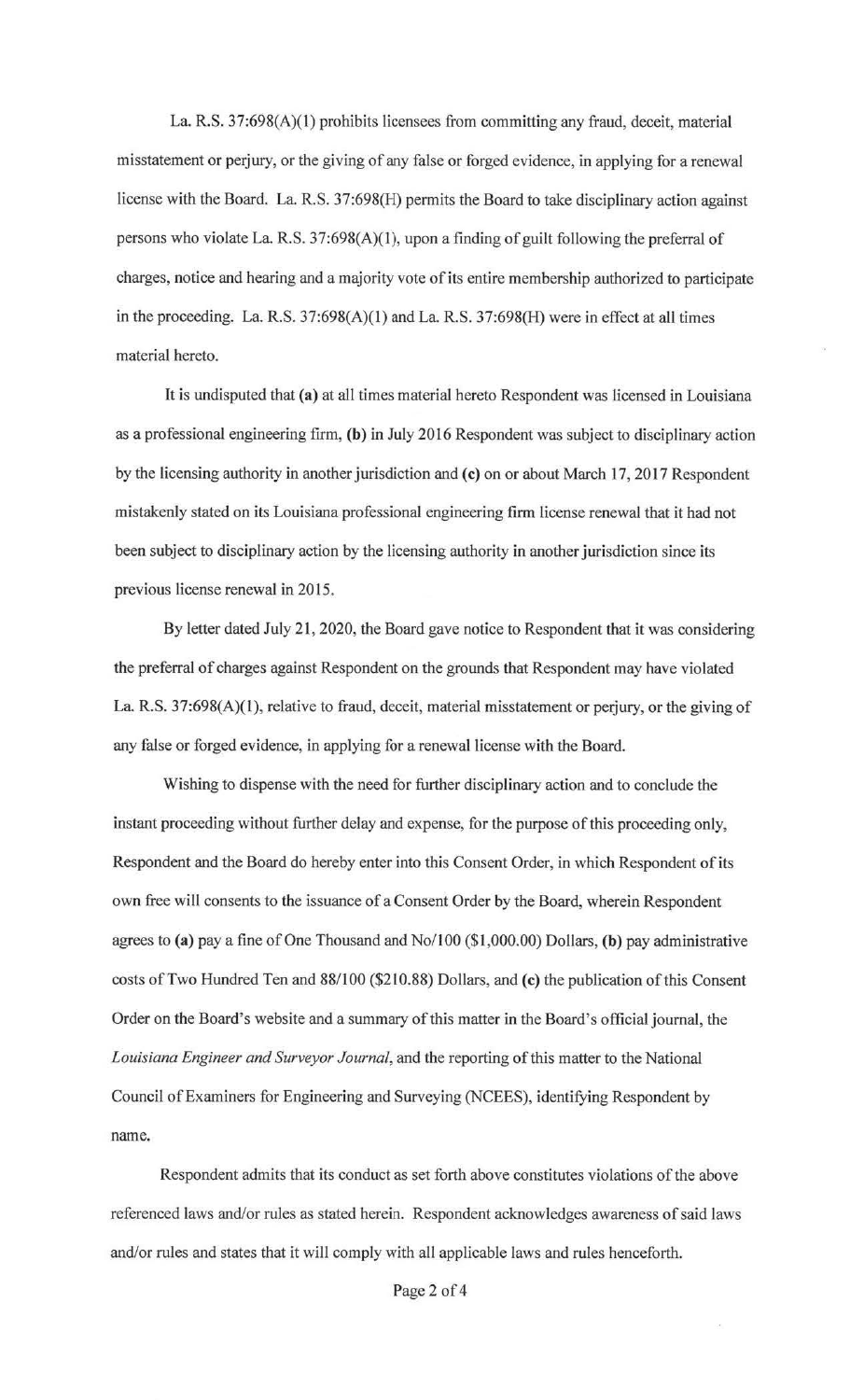Respondent has been advised of its right to an informal conference, to be represented by counsel before the Board and/or to appear at any hearing personally or by counsel and present witnesses and evidence in its own behalf, it hereby waives this right and its right to appeal, and it states affirmatively that it has been afforded all administrative remedies due it under the law. Respondent further acknowledges awareness of the fact that the signed original of this Consent Order will remain in the custody of the Board as a public record and will be made available for public inspection and copying upon request.

Therefore, in consideration of the foregoing and by signing this Consent Order, Respondent does hereby waive its right to an informal conference, to a hearing before the Board, to the presenting of evidence and witnesses on his behalf, to Findings of Fact and Conclusions of Law in this case, and to judicial review of this Consent Order.

Respondent hereby represents that **(a)** it fully understands the meaning and intent of this Consent Order, including but not limited to its final and binding effect, **(b)** it has voluntarily entered into this Consent Order and that no other promise or agreement of any kind has been made to or with it by any person whatsoever to cause the execution of this instrument and **(c)** the sanctions set forth in this Consent Order do not prevent the Board from taking further disciplinary or enforcement action against Respondent on matters not specifically addressed in this Consent Order.

WHEREFORE, the Louisiana Professional Engineering and Land Surveying Board and Respondent agree that:

1. Respondent shall pay a fine of One Thousand and No/100 (\$1 ,000.00) Dollars, which shall be tendered to the Board by certified check payable to the Board, due upon the signing of this Consent Order; and

2. Respondent shall pay administrative costs of Two Hundred Ten and 88/100 (\$210.88) Dollars, which shall be tendered to the Board by certified check payable to the Board, due upon the signing of this Consent Order; and

3. This Consent Order shall be published on the Board's website and a summary of this matter shall be printed in the official journal of the Board, the *Louisiana Engineer and Surveyor Journal,* and reported to the National Council of Examiners for Engineering and Surveying (NCEES), identifying Respondent by name; and